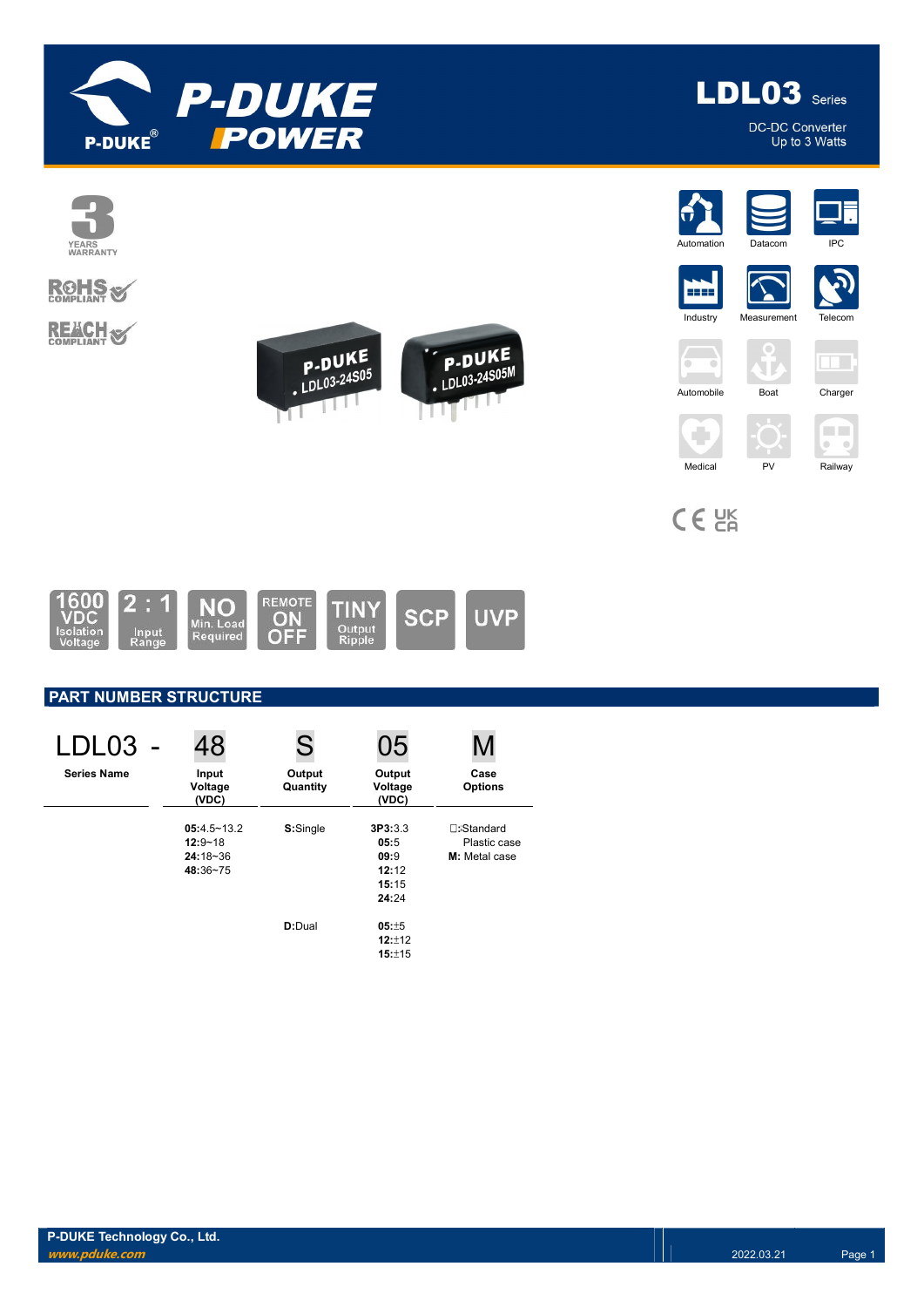

| <b>Model</b><br><b>Number</b> | Input Range     | <b>Output Voltage</b> | <b>Output Current</b><br>@ Full Load | <b>Input Current</b><br>@ No Load | Efficiency | Maximum<br><b>Capacitor Load</b> |
|-------------------------------|-----------------|-----------------------|--------------------------------------|-----------------------------------|------------|----------------------------------|
|                               | <b>VDC</b>      | <b>VDC</b>            | mA                                   | mA                                | $\%$       | μF.                              |
| LDL03-05S3P3                  | $4.5 - 13.2$    | 3.3                   | 700                                  | 45                                | 75         | 4400                             |
| LDL03-05S05                   | $4.5 \sim 13.2$ | 5                     | 600                                  | 45                                | 79         | 2200                             |
| LDL03-05S09                   | $4.5 \sim 13.2$ | 9                     | 333                                  | 55                                | 81         | 1300                             |
| LDL03-05S12                   | $4.5 \sim 13.2$ | 12                    | 250                                  | 55                                | 83         | 1000                             |
| LDL03-05S15                   | $4.5 \sim 13.2$ | 15                    | 200                                  | 65                                | 83         | 820                              |
| LDL03-05S24                   | $4.5 \sim 13.2$ | 24                    | 125                                  | 60                                | 82         | 470                              |
| LDL03-05D05                   | $4.5 \sim 13.2$ | ±5                    | ±300                                 | 55                                | 78         | ±1200                            |
| LDL03-05D12                   | $4.5 \sim 13.2$ | ±12                   | ±125                                 | 60                                | 82         | ±520                             |
| LDL03-05D15                   | $4.5 \sim 13.2$ | ±15                   | ±100                                 | 70                                | 82         | ±440                             |
| LDL03-12S3P3                  | $9 - 18$        | 3.3                   | 700                                  | 25                                | 77         | 4400                             |
| LDL03-12S05                   | $9 - 18$        | 5                     | 600                                  | 25                                | 81         | 2200                             |
| LDL03-12S09                   | $9 - 18$        | 9                     | 333                                  | 30                                | 83         | 1300                             |
| LDL03-12S12                   | $9 - 18$        | 12                    | 250                                  | 30                                | 85         | 1000                             |
| LDL03-12S15                   | $9 - 18$        | 15                    | 200                                  | 30                                | 85         | 820                              |
| LDL03-12S24                   | $9 - 18$        | 24                    | 125                                  | 30                                | 84         | 470                              |
| LDL03-12D05                   | $9 - 18$        | ±5                    | ±300                                 | 30                                | 80         | ±1200                            |
| LDL03-12D12                   | $9 - 18$        | ±12                   | ±125                                 | 30                                | 84         | ±520                             |
| LDL03-12D15                   | $9 - 18$        | ±15                   | ±100                                 | 30                                | 83         | ±440                             |
| LDL03-24S3P3                  | $18 - 36$       | 3.3                   | 700                                  | 12                                | 77         | 4400                             |
| LDL03-24S05                   | $18 - 36$       | 5                     | 600                                  | 12                                | 82         | 2200                             |
| LDL03-24S09                   | $18 - 36$       | 9                     | 333                                  | 14                                | 85         | 1300                             |
| LDL03-24S12                   | $18 - 36$       | 12                    | 250                                  | 12                                | 85         | 1000                             |
| LDL03-24S15                   | $18 - 36$       | 15                    | 200                                  | 15                                | 85         | 820                              |
| LDL03-24S24                   | $18 - 36$       | 24                    | 125                                  | 15                                | 85         | 470                              |
| LDL03-24D05                   | $18 - 36$       | ±5                    | ±300                                 | 14                                | 80         | ±1200                            |
| LDL03-24D12                   | $18 - 36$       | ±12                   | ±125                                 | 15                                | 85         | ±520                             |
| LDL03-24D15                   | $18 - 36$       | ±15                   | ±100                                 | 15                                | 85         | ±440                             |
| LDL03-48S3P3                  | $36 - 75$       | 3.3                   | 700                                  | 10                                | 75         | 4400                             |
| LDL03-48S05                   | $36 - 75$       | 5                     | 600                                  | 10                                | 80         | 2200                             |
| LDL03-48S09                   | $36 - 75$       | 9                     | 333                                  | 11                                | 83         | 1300                             |
| LDL03-48S12                   | $36 - 75$       | 12                    | 250                                  | 12                                | 84         | 1000                             |
| LDL03-48S15                   | $36 - 75$       | 15                    | 200                                  | 12                                | 85         | 820                              |
| LDL03-48S24                   | $36 - 75$       | 24                    | 125                                  | 12                                | 84         | 470                              |
| LDL03-48D05                   | $36 - 75$       | ±5                    | ±300                                 | 12                                | 80         | ±1200                            |
| LDL03-48D12                   | $36 - 75$       | ±12                   | ±125                                 | 12                                | 85         | ±520                             |
| LDL03-48D15                   | $36 \sim 75$    | ±15                   | ±100                                 | 12                                | 83         | ±440                             |

#### TECHNICAL SPECIFICATION All specifications are typical at nominal input, full load and 25℃ unless otherwise noted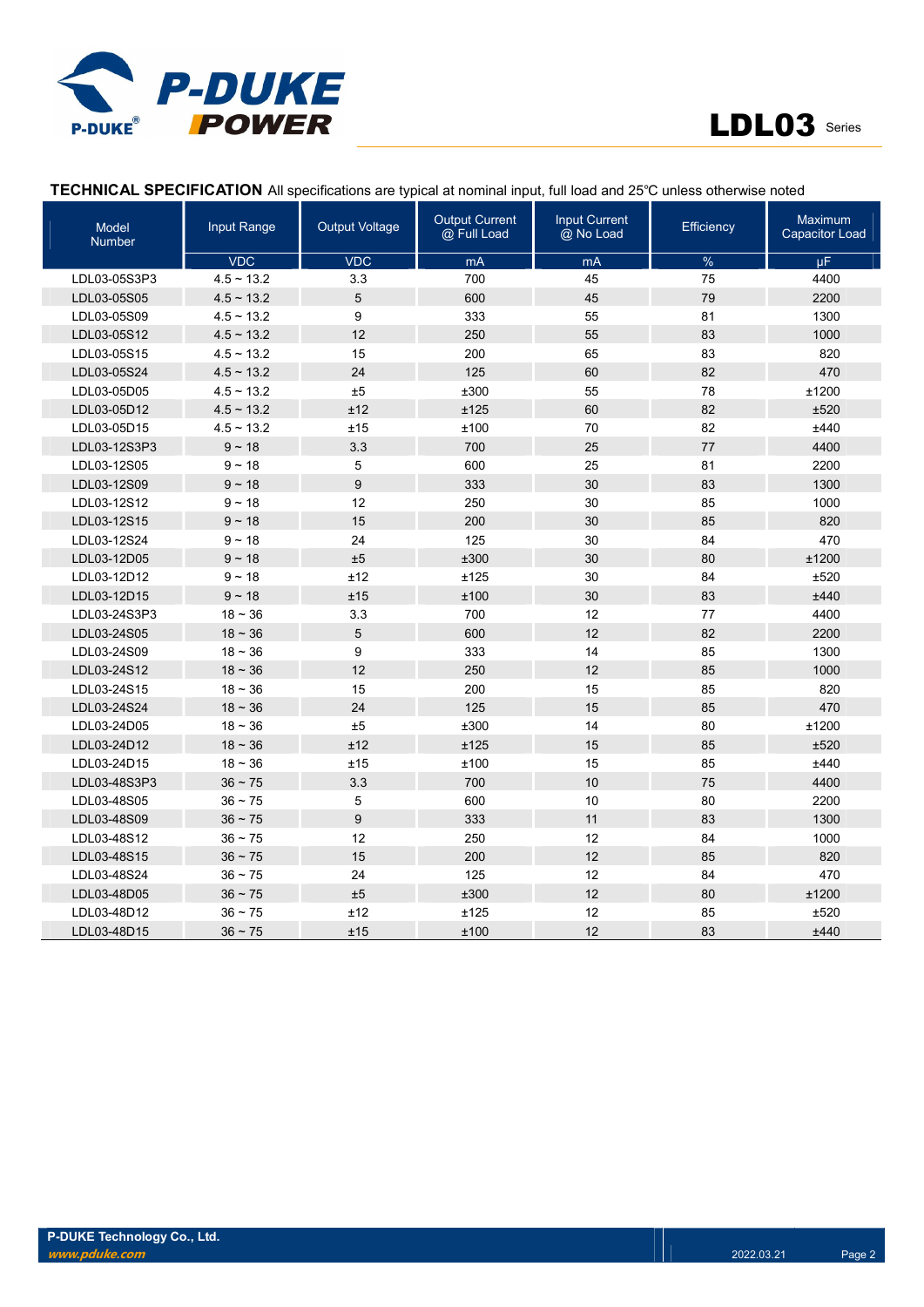

| <b>INPUT SPECIFICATIONS</b><br><b>Parameter</b> |                                                                      | <b>Conditions</b>                                           | Min.           | Typ.                   | Max. | <b>Unit</b> |
|-------------------------------------------------|----------------------------------------------------------------------|-------------------------------------------------------------|----------------|------------------------|------|-------------|
| Operating input voltage range                   |                                                                      | 5Vin(nom)                                                   | 4.5            | 5                      | 13.2 |             |
|                                                 |                                                                      | 12Vin(nom)                                                  |                |                        | 18   | <b>VDC</b>  |
|                                                 |                                                                      | 24Vin(nom)                                                  |                |                        | 36   |             |
|                                                 |                                                                      | 48Vin(nom)                                                  | 18<br>36       | 48                     | 75   |             |
| Start up voltage                                |                                                                      | 5Vin(nom)                                                   |                |                        | 4.5  |             |
|                                                 |                                                                      | 12Vin(nom)                                                  |                |                        | 9    |             |
|                                                 |                                                                      | 24Vin(nom)                                                  |                |                        | 18   | <b>VDC</b>  |
|                                                 |                                                                      | 48Vin(nom)                                                  |                |                        | 36   |             |
| Shutdown voltage                                |                                                                      | 5Vin(nom)                                                   | $\overline{2}$ | 3                      | 4    |             |
|                                                 |                                                                      | 12Vin(nom)                                                  | 6              | $\overline{7}$         | 8    | <b>VDC</b>  |
|                                                 |                                                                      | 24Vin(nom)                                                  | 13             | 15                     | 17   |             |
|                                                 |                                                                      | 48Vin(nom)                                                  | 29             | 32                     | 35   |             |
| Start up time                                   | Constant resistive load                                              | Power up                                                    |                | 30                     |      | ms          |
|                                                 |                                                                      | Remote ON/OFF                                               |                | 30                     |      |             |
| Input surge voltage                             | 1 second, max.                                                       | 5Vin(nom)                                                   |                |                        | 15   |             |
|                                                 |                                                                      | 12Vin(nom)                                                  |                |                        | 25   | <b>VDC</b>  |
|                                                 |                                                                      | 24Vin(nom)                                                  |                |                        | 50   |             |
|                                                 |                                                                      | 48Vin(nom)                                                  |                |                        | 100  |             |
| Input filter                                    |                                                                      |                                                             | Capacitor type |                        |      |             |
| Remote ON/OFF                                   |                                                                      | DC-DC ON                                                    |                | Open or high impedance |      |             |
|                                                 | Ctrl pin applied current via $1k\Omega$                              | DC-DC OFF                                                   | $\overline{2}$ | 3                      | 4    | mA          |
|                                                 |                                                                      | Remote off input current                                    |                |                        | 2.5  | mA          |
|                                                 | Application circuit                                                  |                                                             |                |                        |      |             |
|                                                 | DC-DC ON                                                             | DC-DC OFF                                                   |                |                        |      |             |
|                                                 |                                                                      |                                                             |                |                        |      |             |
|                                                 | $+V$ in<br>1 $k\Omega$<br>Ctrl<br>ww-<br>3mA<br>DC/DC<br>CURRENT (1) | $+V$ in<br>$1k\Omega$<br>Ctrl<br>3mA<br>DC/DC<br>CURRENT(1) |                |                        |      |             |
|                                                 | SOURCE<br>-Vin                                                       | SOURCE<br>-Vin                                              |                |                        |      |             |

| <b>OUTPUT SPECIFICATIONS</b>     |                                    |                                       |         |      |           |                      |
|----------------------------------|------------------------------------|---------------------------------------|---------|------|-----------|----------------------|
| <b>Parameter</b>                 |                                    | <b>Conditions</b>                     | Min.    | Typ. | Max.      | <b>Unit</b>          |
| Voltage accuracy                 |                                    |                                       | $-1.0$  |      | $+1.0$    | $\%$                 |
| Line regulation                  | Low Line to High Line at Full Load |                                       | $-0.2$  |      | $+0.2$    | $\frac{0}{0}$        |
| Load regulation                  | No Load to Full Load               | Single                                | $-1.0$  |      | $+1.0$    |                      |
|                                  |                                    | Dual                                  | $-1.0$  |      | $+1.0$    | $\%$                 |
|                                  | 10% Load to 90% Load               | Single                                | $-0.5$  |      | $+0.5$    |                      |
|                                  |                                    | Dual                                  | $-0.8$  |      | $+0.8$    |                      |
| Cross regulation                 | Asymmetrical load 25%/100% FL      | Dual                                  | $-5.0$  |      | $+5.0$    | $\%$                 |
| Ripple and noise                 | Measured by 20MHz bandwidth        |                                       |         |      |           |                      |
|                                  |                                    | Without any external output capacitor |         | 10   | 15        |                      |
|                                  | With 10µF capacitor on each output |                                       |         | 5    | 10        | mVp-p                |
| Temperature coefficient          |                                    |                                       | $-0.02$ |      | $+0.02$   | $%$ / ${}^{\circ}$ C |
| Transient response recovery time | 25% load step change               |                                       | 500     |      | <b>US</b> |                      |
| Short circuit protection         | Continuous, automatics recovery    |                                       |         |      |           |                      |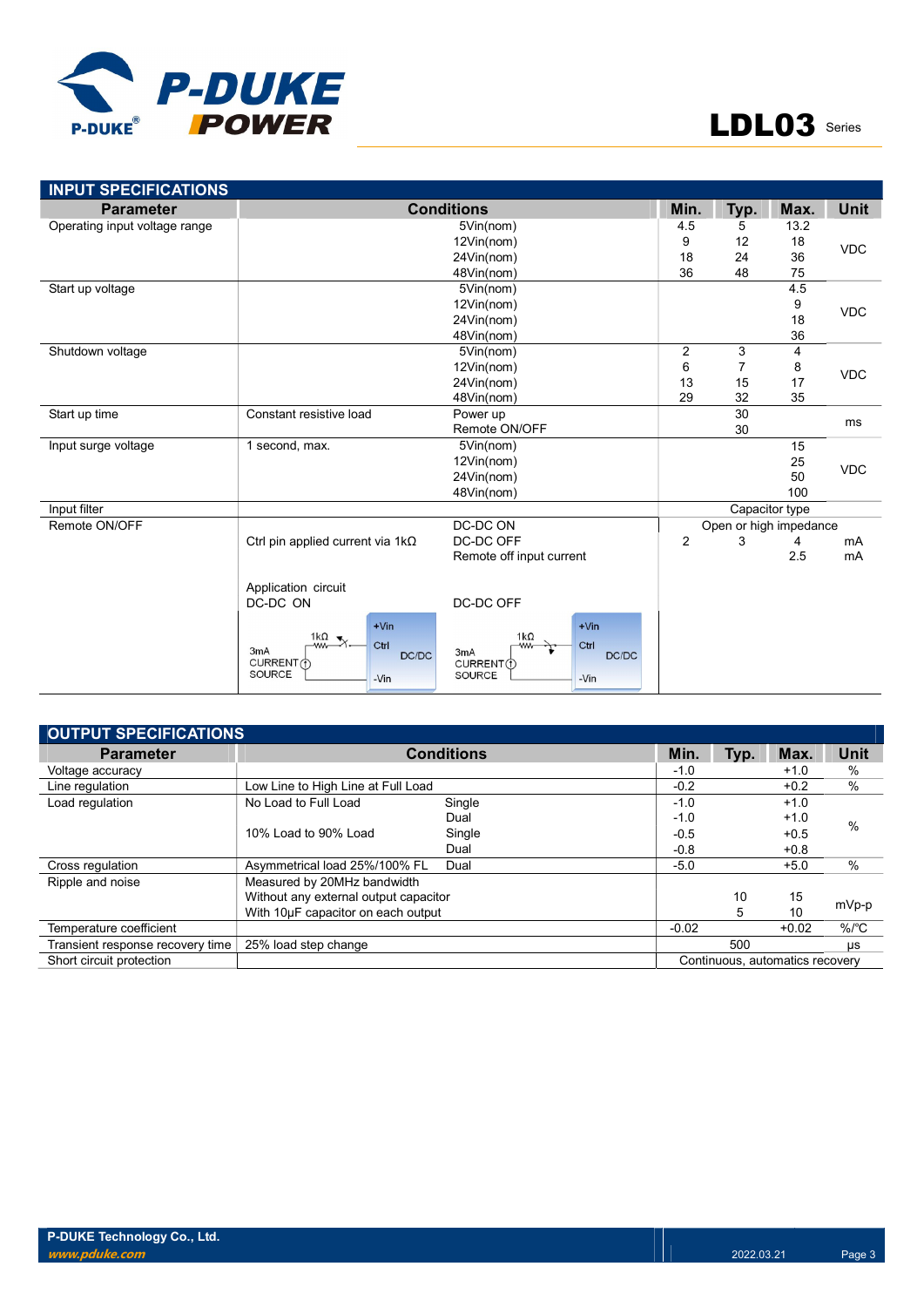

| <b>GENERAL SPECIFICATIONS</b> |               |                           |                      |      |                              |                     |                    |
|-------------------------------|---------------|---------------------------|----------------------|------|------------------------------|---------------------|--------------------|
| <b>Parameter</b>              |               | <b>Conditions</b>         |                      | Min. | Typ.                         | Max.                | <b>Unit</b>        |
| Isolation voltage             | minute        | Input to Output           | <b>Standard Type</b> | 1600 |                              |                     |                    |
|                               |               |                           | Suffix "M"           | 1600 |                              |                     | <b>VDC</b>         |
|                               |               | Input (Output) to Case    | Suffix "M"           | 1000 |                              |                     |                    |
| Isolation resistance          | 500VDC        |                           |                      |      |                              |                     | $G\Omega$          |
| Isolation capacitance         |               |                           |                      |      |                              | 1500                | pF                 |
| Switching frequency           |               | Full load to minimum load |                      | 100  |                              |                     | kHz                |
| Safety meets                  |               |                           |                      |      | IEC/EN/UL62368-1             |                     |                    |
| Case material                 |               |                           | <b>Standard Type</b> |      | Non-conductive black plastic |                     |                    |
|                               |               |                           | Suffix "M"           |      |                              |                     | Copper             |
| Base material                 |               |                           |                      |      |                              |                     | None               |
| Potting material              |               |                           |                      |      |                              | Silicone (UL94 V-0) |                    |
| Weight                        |               |                           | <b>Standard Type</b> |      |                              |                     | 4.8g(0.17oz)       |
|                               |               |                           | Suffix "M"           |      |                              |                     | 5.9g (0.21oz)      |
| <b>MTBF</b>                   | MIL-HDBK-217F |                           | <b>Standard Type</b> |      |                              |                     | 5.221 x $10^6$ hrs |
|                               |               |                           | Suffix "M"           |      |                              |                     | 5.607 x $10^6$ hrs |

| <b>ENVIRONMENTAL SPECIFICATIONS</b> |                   |     |      |        |              |  |
|-------------------------------------|-------------------|-----|------|--------|--------------|--|
| <b>Parameter</b>                    | <b>Conditions</b> | Min | Typ. | Max.   | <b>Unit</b>  |  |
| Operating ambient temperature       | With derating     | -40 |      | $+105$ | °C           |  |
| Maximum case temperature            |                   |     |      | 105    | °C           |  |
| Storage temperature range           |                   | -55 |      | $+125$ | °C           |  |
| Thermal shock                       |                   |     |      |        | MIL-STD-810F |  |
| Vibration                           |                   |     |      |        | MIL-STD-810F |  |
| Relative humidity                   |                   |     |      |        | 5% to 95% RH |  |

| <b>EMC SPECIFICATIONS</b>      |             |                                         |                  |
|--------------------------------|-------------|-----------------------------------------|------------------|
| <b>Parameter</b>               |             | <b>Conditions</b>                       | Level            |
| EMI                            | EN55032     | With external components                | Class A. Class B |
| <b>EMS</b>                     | EN55024     |                                         |                  |
| <b>ESD</b>                     | EN61000-4-2 | Air ± 8kV and Contact ± 6kV             | Perf. Criteria A |
| Radiated immunity              | EN61000-4-3 | 10 V/m                                  | Perf. Criteria A |
| <b>Fast transient</b>          | EN61000-4-4 | $±$ 2kV                                 | Perf. Criteria A |
|                                |             | With an external input filter capacitor |                  |
|                                |             | Nippon chemi-con KY series, 220uF/100V) |                  |
| Surge                          | EN61000-4-5 | ±1kV                                    | Perf. Criteria A |
|                                |             | With an external input filter capacitor |                  |
|                                |             | Nippon chemi-con KY series, 220µF/100V) |                  |
| Conducted immunity             | EN61000-4-6 | $10 \,$ Vr.m.s                          | Perf. Criteria A |
| Power frequency magnetic field | EN61000-4-8 | 100A/m continuous: 1000A/m 1 second     | Perf. Criteria A |

CAUTION: This power module is not internally fused. An input line fuse must always be used.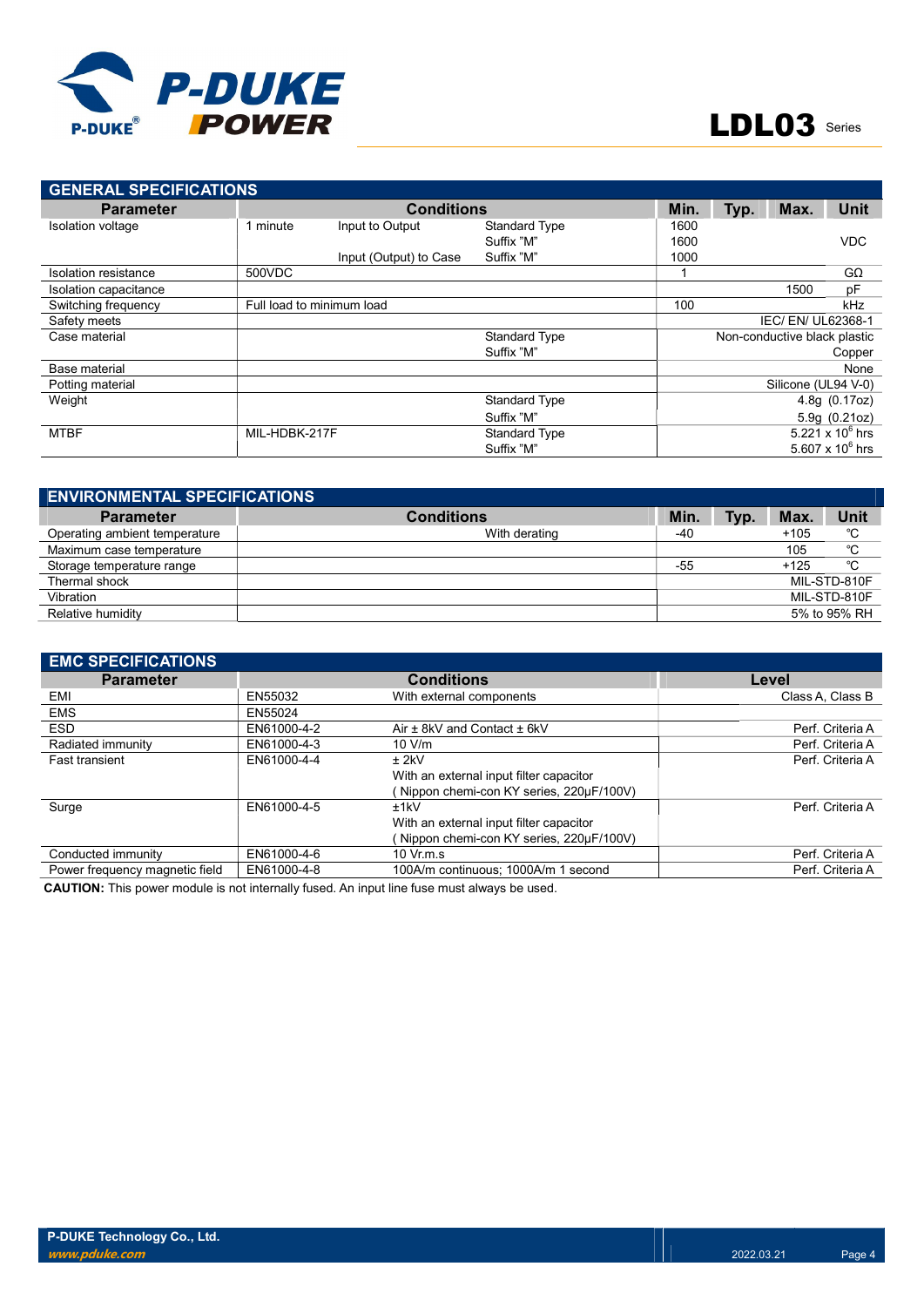

## LDL03 Series

#### CHARACTERISTIC CURVE



#### FUSE CONSIDERATION

This power module is not internally fused. An input line fuse must always be used.

This encapsulated power module can be used in a wide variety of applications, ranging from simple stand-alone operation to an integrated part of sophisticated power architecture.

To maximum flexibility, internal fusing is not included; however, to achieve maximum safety and system protection, always use an input line fuse. The input line fuse suggest as below:

| Model      | <b>Fuse Rating</b><br>'A) | Fuse Type |
|------------|---------------------------|-----------|
| $LDL03-05$ | 1.6                       | Slow-Blow |
| $LDL03-12$ | 0.8                       | Slow-Blow |
| LDL03-24   | 0.5                       | Slow-Blow |
| $LDL03-48$ | 0.315                     | Slow-Blow |

The table based on the information provided in this data sheet on inrush energy and maximum DC input current at low Vin.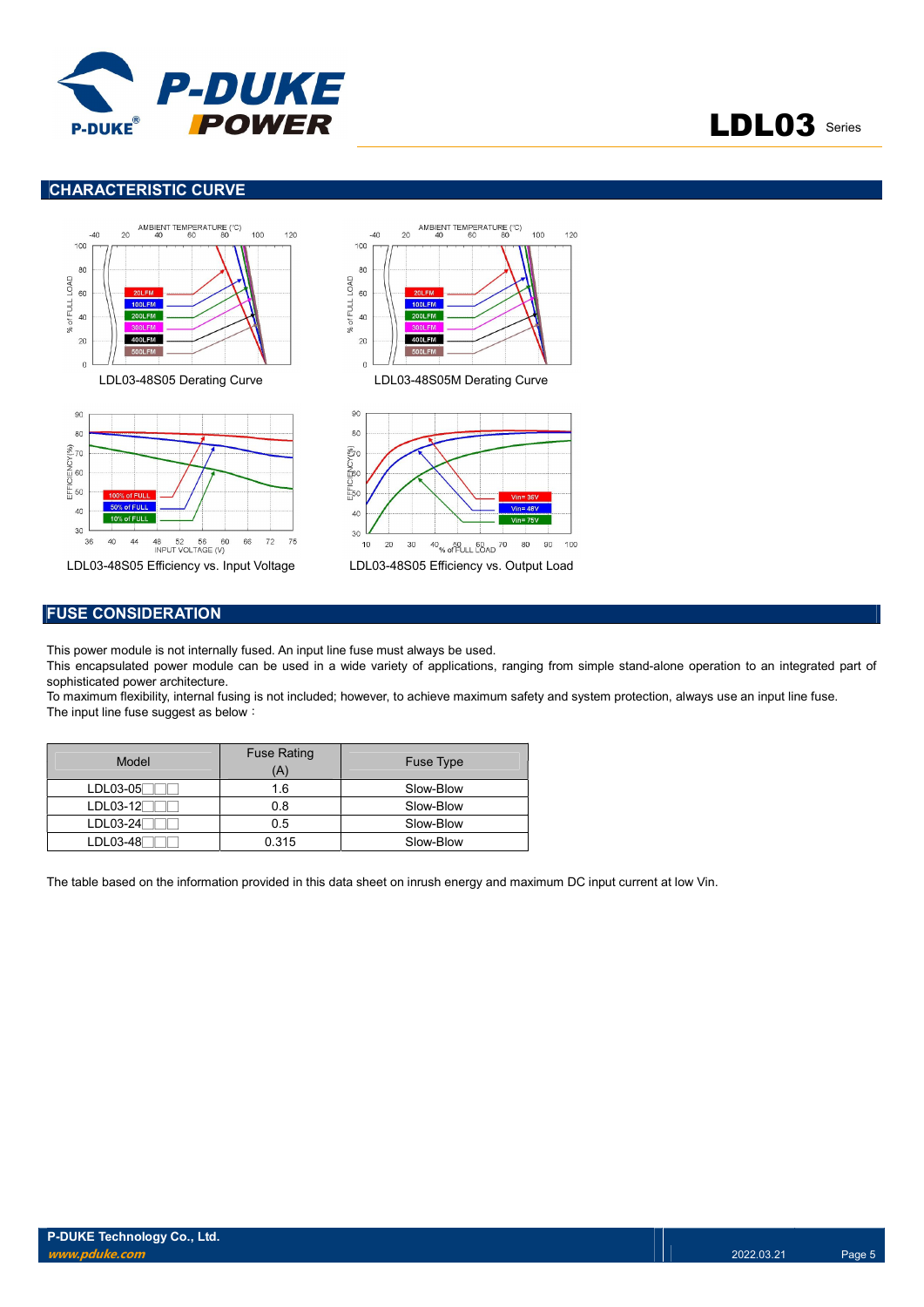

## LDL03 Series

#### MECHANICAL DRAWING





#### Standard type **PIN CONNECTION**

| PIN | <b>SINGLE</b> | <b>DUAL</b> |
|-----|---------------|-------------|
|     | -Vin          | -Vin        |
| 2   | $+V$ in       | $+V$ in     |
| 3   | Ctrl          | Ctrl        |
| 5   | <b>NC</b>     | <b>NC</b>   |
| 6   | +Vout         | +Vout       |
|     | -Vout         | Common      |
| ጸ   | <b>NC</b>     | -Vout       |

1. All dimensions in inch [mm]

2. Tolerance :x.xx±0.02 [x.x±0.5]

x.xxx±0.01 [x.xx±0.25] 3. Pin dimension tolerance ±0.004 [0.10]



\* Case pins should not be connected to any circuit.

#### Suffix "M" PIN CONNECTION

| PIN | <b>SINGLE</b> | <b>DUAL</b> |
|-----|---------------|-------------|
|     | -Vin          | -Vin        |
| 2   | +Vin          | $+V$ in     |
| 3   | Ctrl          | Ctrl        |
| 5   | NC.           | NC.         |
| 6   | +Vout         | +Vout       |
| 7   | -Vout         | Common      |
| 8   | NC.           | -Vout       |
| 9   | Case          | Case        |
| 10  | Stand off     | Stand off   |
| 11  | Stand off     | Stand off   |
| 12  | Case          | Case        |

1. All dimensions in inch [mm]

2. Tolerance :x.xx±0.02 [x.x±0.5]

x.xxx±0.01 [x.xx±0.25]

3. Pin dimension tolerance ±0.004 [0.10]